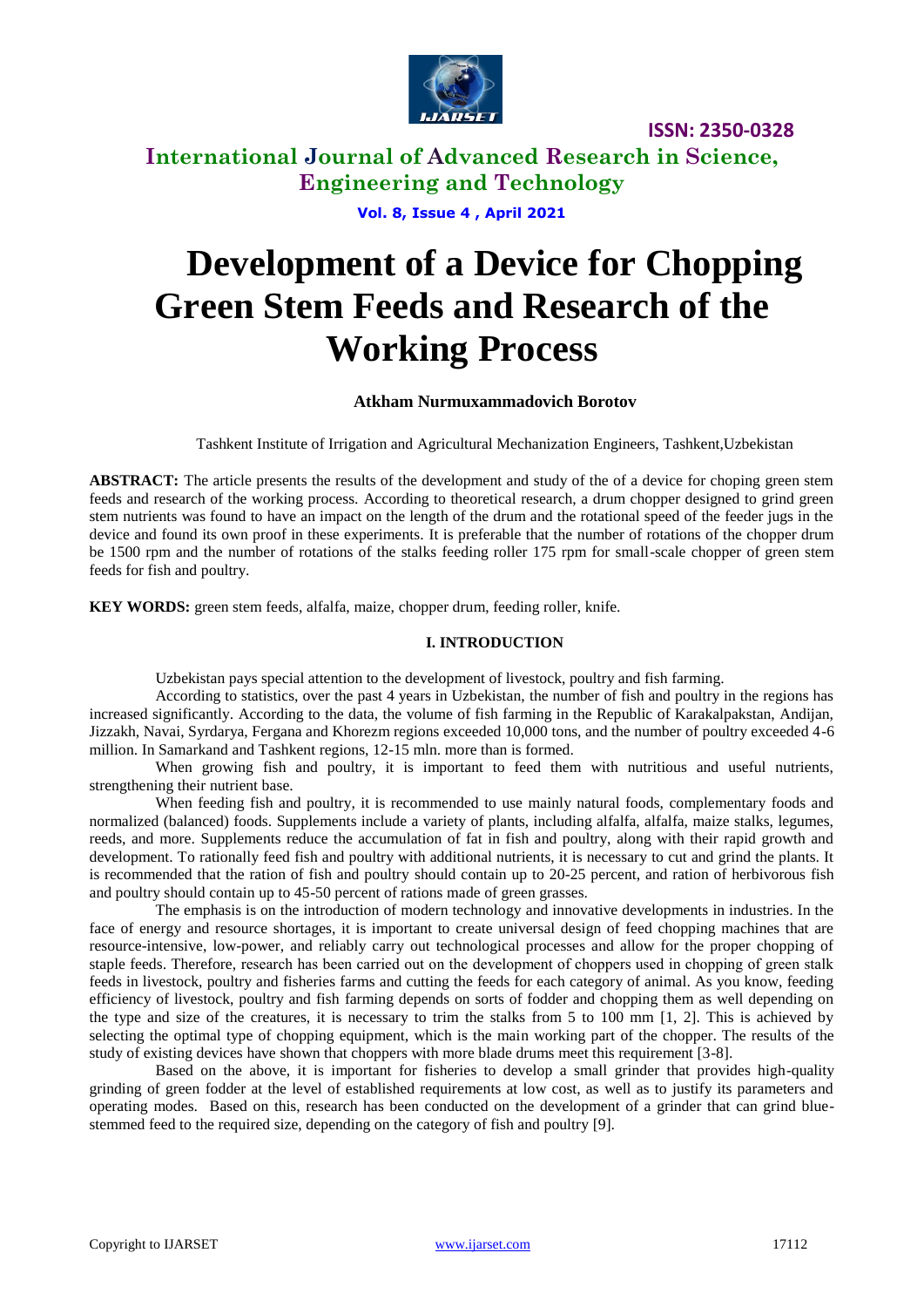

## **International Journal of Advanced Research in Science, Engineering and Technology**

### **Vol. 8, Issue 4 , April 2021**

### **II. MATERIALS AND METHODS**

For defining the work-quality indexes of the cutting used methods in State Standard 11448-2002 «Powered shredders and chippers. Safety requirements and test procedures» and testing the fodder choppers and their work efficiencies were determined according to State Standard 20915-2011 «Testing of agricultural tractors and machines. Procedure for determination of test conditions».

The technological scheme of the green stalk chopper was developed based on the analysis of existing equipment used for chopping and preparing feeds and the structure of their cutting apparatus.

The experiments were performed on the device's experimental sample. The experiments were carried out on chopping alfalfa.

In experiments to study the effect of the number of drum rotations on work quality indicators, the number of drum revolutions ranged from 750 rpm to 1750 rpm in 250 rpm steps, and the number of rotations per 100 rpm to 200 rpm ensured that the feed was evenly transferred to the shredder drum.

### **III. RESULT AND DISCUSSION**

Devices for chopping and preparation of beetroot and other types of feeds, types of cutting machines used for chopping stalks and their cutting knives were studied [10-12]. Based on the research, a technological scheme of a compact lightweight device for chopping green staples for livestock, poultry and fish was developed (Fig. 1).



1-hopper; 2-top roller; 3- counter-cutting plate; 4-cutting drum; 5-cutting knife; 6-deflector; 7-frame; 8- electric motor; 9-bottom roller.

Fig. 1. Green stalk chopper machine

Chopping and feed cutting device consists of hopper 1, top and bottom roller 2 and 9, counter knife 3, cutting drum 4, cutting knife 5, deflector 6, frame 7 and motor 8. The operation of the equipment for coarse chopping unit is as follows (Fig.1). The coarse chopping unit is capable of chopping green stalk feeds, and the stalk feeder passes hopper 1 to the roller 2 and 9. Then, rollers deliver to the cutting drum 4 using a counter-cutting plate 3 and after completion of the chopping process, put in a special container. The movement is transmitted by the transmission of the motor 8. It is possible to trim the stalks to the required length by varying the number of rotating shafts and cutting drum rotations. The operation of this device has no negative impact on the environment and nature.

One of the most important indicators of stalks chopping is the cutting length [4,5,6,7,11]. When designing the chopper, a number of expressions are used to determine the cutting length depending on the type of chopping machine.

The cutting length of the trunks transmitted to the chopper is usually the following:

$$
l_c = V_{tr} t_c, \t\t(1)
$$

where  $V_{tr}$  - the speed of the stalks transfer, m/s;  $t_c$  - the time the knives are placed in the cutting drum to cut the stalks, s.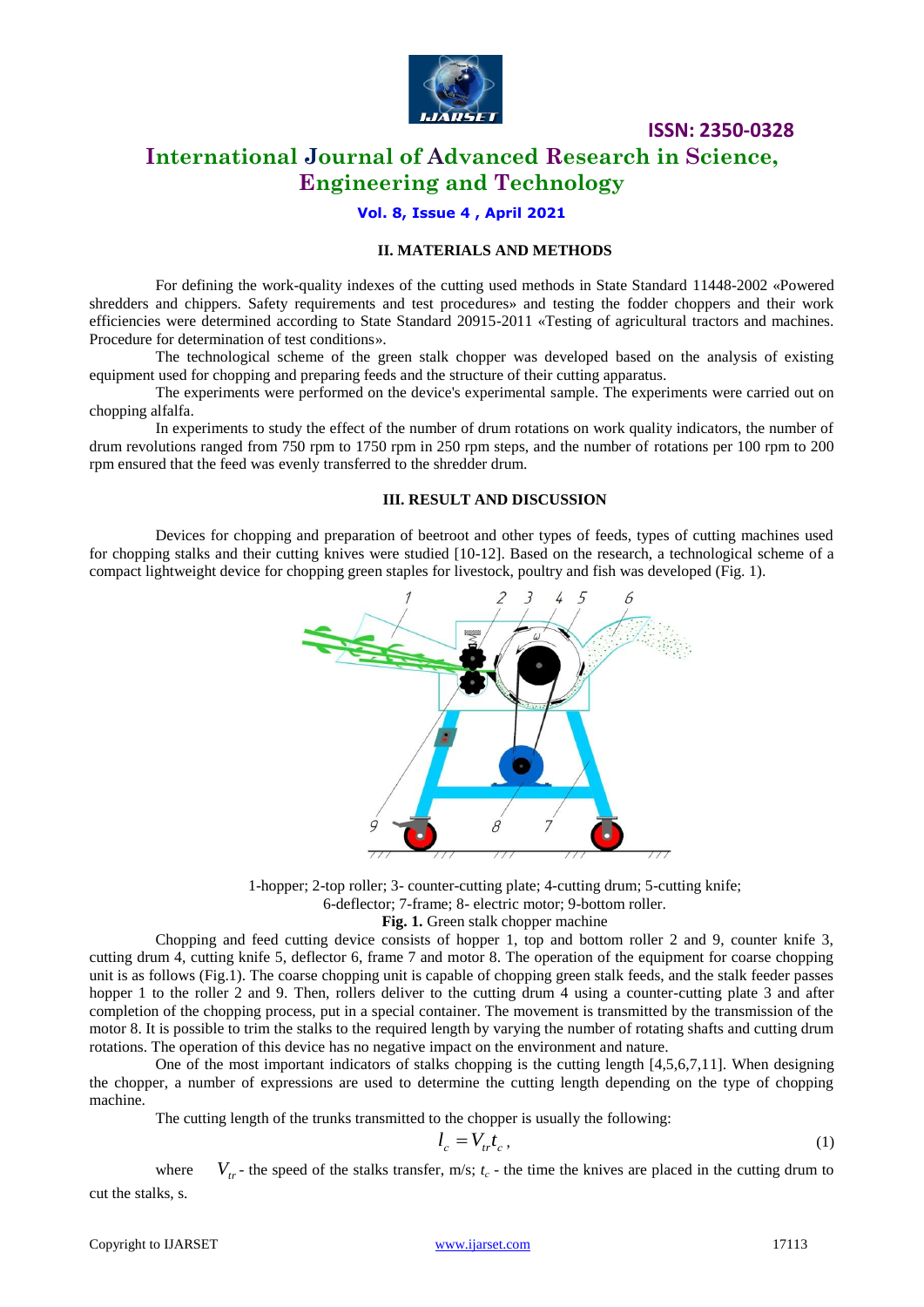

# **International Journal of Advanced Research in Science, Engineering and Technology**

### **Vol. 8, Issue 4 , April 2021**

The time it takes to cut the stalk from the side blades can be calculated as follows

$$
t_c = \frac{\pi D_d}{Z_k V_d} = \frac{2\pi}{Z_k \omega_d},\tag{2}
$$

where  $D_d$ - cutter drum diameter, m;  $V_d$ - drum rotation speed, m/s;  $Z_k$ - number of knives in the drum, m;  $\omega_d$  - angular velocity of the drum, s<sup>-1</sup>.

The speed of passing or transmitting the stalk between the rollers is as follows.

$$
V_{tr} = \frac{2(R_r + r_s)\sin\alpha_0}{\frac{2\alpha_0}{\omega_r}} = (R_r + r_s)\omega_r \frac{\sin\alpha_0}{\alpha_0}.
$$
 (3)

where  $\alpha_0$  - the angle of inclination of the stalk, degrees;  $\omega_r$  - angular velocity of rollers, s<sup>-1</sup>;  $R_r$  – radius of roller, m;  $r_s$  – radius of stalk, m.

In terms of the value of  $(3)$  and  $(6)$ , the length of the stalk cutting in the cutter drum is:

$$
l_c = \frac{2\pi}{Z_k \omega_d} (R_r + r_s) \omega_r \frac{\sin \alpha_0}{\alpha_0}.
$$
 (4)

In this expression, the value of all of the constituents in determining the length of the rods in the chopping process is unchanged, and only by adjusting the number of rotation cores and the transporter rotation can ensure the required cutting of the straps in the chopper. According to S.V.Melynikov's research, the speed of the feeder mounts should be higher than the transporter's velocity  $V_r \succ V_t$  and in this range, in order to better transfer the stalk to the cutting drum  $V_r = (1,25 \div 1,35)V_{tr}$ . According to N.E.Reznik there is a slip in the transmission of the stalk, and the rate

of transmission of the stalks is always lower than the speed of the stalk  $V_{tr} = (0.88 - 0.93)V_r$  and this is the ratio.

Taking this into account, the expression for determining the length of the straps on the drum chopper appears as follows.

$$
l_c = \frac{2\pi}{Z_k \omega_d} (R_r + r_s) 0.9 \omega_r \frac{\sin \alpha_0}{\alpha_0}.
$$
 (5)

In this regard, the aim of the study was to develop an innovative small chopping machine that breaks down the green feed at the minimum requirements and justifies its parameters and operating modes.

From equation (5) it can be seen that the length of cutting of the stalks decreases with increasing frequency of rotation of the drum and the number of knives on the drum, and with increasing frequency of rotation and the diameter of the feed rolls, the length of cutting of stalks increases.

In order to determine the correctness of the obtained formula, experimental studies were conducted.

Studies to determine the cutting length were carried out on the stalks of alfalfa.

In experiments, with an increase in the number of drum rotations from 750 rpm to 1750 rpm, the amount of fractions up to 5 mm in the crushed feed ranged from 39.6% to 51.1%, the amount of fractions from 5-10 mm to 31.2% to 44.2%. The amount of fractions from 10 to 20 mm decreased from 22.9% to 4.2%, and the amount of fractions larger than 20 mm decreased from 5.9% to 0.5% (Table 1).

Table 1

|                                                                                                | 1400 L       |  |  |
|------------------------------------------------------------------------------------------------|--------------|--|--|
| Change in the degree of crushing of alfalfa bushes depending on the number of rotations of the |              |  |  |
|                                                                                                | chopper drum |  |  |
|                                                                                                |              |  |  |

|                | <b>Fractional composition of crushed</b><br>feed | Number of drum rotations, rpm |             |      |      |      |  |
|----------------|--------------------------------------------------|-------------------------------|-------------|------|------|------|--|
| $N_2$          |                                                  | 750                           | <b>1000</b> | 1250 | 1500 | 1750 |  |
|                | Up to 5 mm, $%$                                  | 39,6                          | 44.6        | 47.9 | 50,2 | 51,1 |  |
| $\overline{2}$ | Up to $5-10$ mm, %                               | 31,6                          | 36,2        | 38.5 | 42.5 | 44,2 |  |
| 3              | Up to $10-20$ mm, %                              | 22,9                          | 15.1        | 11.9 | 6.4  | 4,2  |  |
| $\overline{4}$ | Older than 20 mm, %                              | 5,9                           | 4,1         |      | 0,9  | 0,5  |  |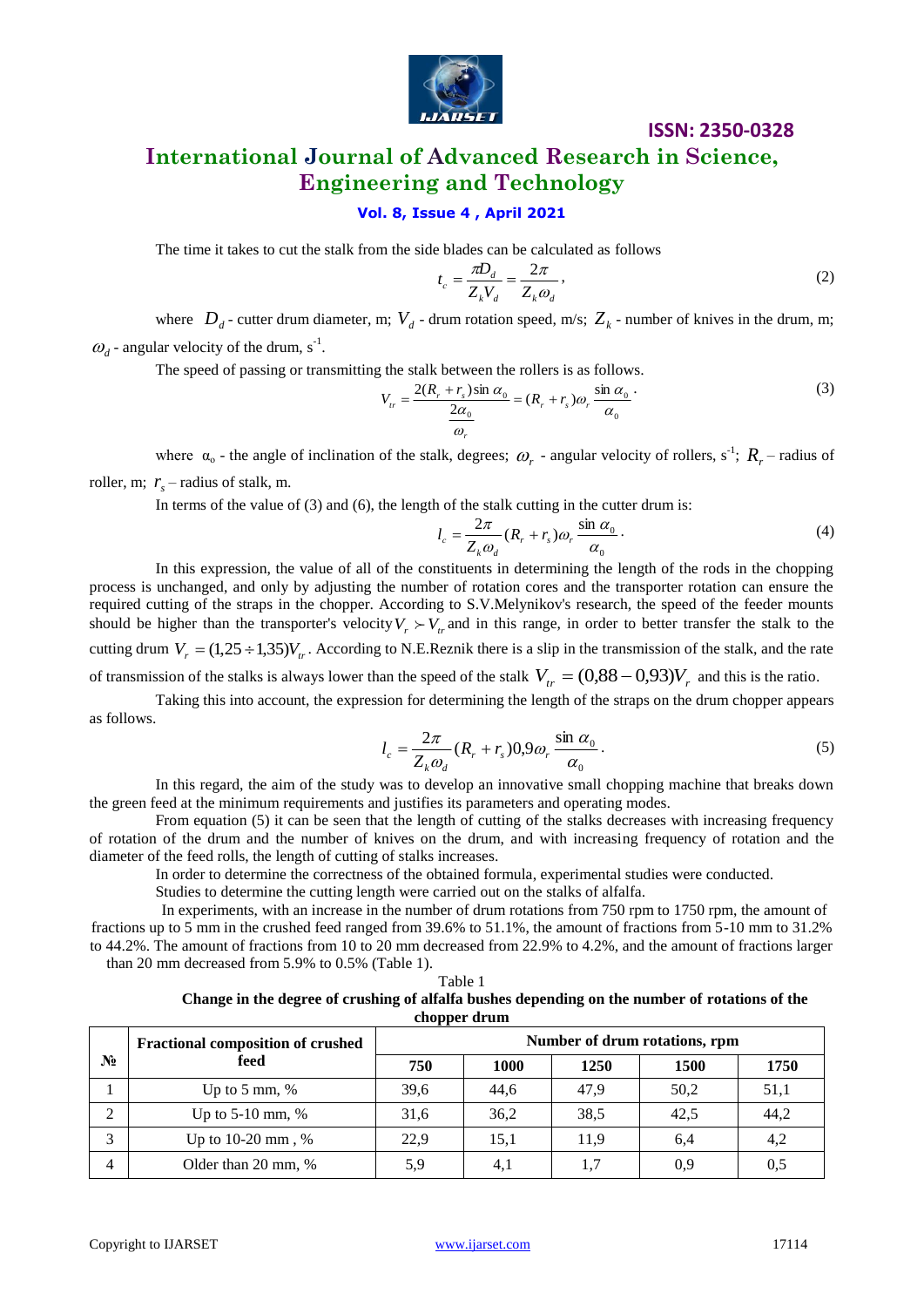

# **International Journal of Advanced Research in Science, Engineering and Technology**

### **Vol. 8, Issue 4 , April 2021**

According to the results of the above experiments, the quality of crushing the alfalfa stem was determined when the rotation of the chopper drum was 1500 rpm and 1750 rpm.

In this case, the content of fractions up to 5 mm in the composition of the crushed mass is 50.2 and 51.1 percent, the amount of fractions up to 5-10 mm is 42.5 and 44.2 percent. Those larger than 10 mm, i.e. up to 20 mm and 20 mm the amount of large fractions was found to be at the level of the established requirements, ranging from 4.2- 6.4% to 0.5-0.9%, respectively.

However, when the number of rotations of the drum was 1750 rpm, it was found acceptable that the number of rotations of the crusher drum should be 1500 rpm because of the high power required by the crusher.

The number of rotations of the transmission rollers in the device was varied from 100 rpm to 200 rpm at intervals of 25 rpm, and the amount of fractions up to 5 mm in the crushed mass during the experiments ranged from 54.2% to 44.8%, 5-10 mm. It was found that the amount of fractions decreased from 44.1% to 31.6%, the amount of fractions from 10 to 20 mm increased from 1.2% to 18.4%, the amount of fractions larger than 20 mm increased from 0.5% to 5.2% (Table 2).

| Table 2                                                                       |
|-------------------------------------------------------------------------------|
| Variation in the degree of crushing of alfalfa stalks depending on the number |
| of rotations of the supply stalks                                             |

|    | <b>Fractional composition of crushed feed</b> | Number of rotations of the rollers, rpm |      |      |      |      |
|----|-----------------------------------------------|-----------------------------------------|------|------|------|------|
| N° |                                               | 100                                     | 125  | 150  | 175  | 200  |
|    | Up to 5 mm, $%$                               | 54,2                                    | 52,9 | 52.4 | 50,2 | 44,8 |
|    | Up to $5-10$ mm, %                            | 44.1                                    | 41.2 | 38,6 | 36,7 | 31,6 |
|    | Up to $10-20$ mm, %                           | 10.2                                    | 40,8 | 70.4 | 10.7 | 18,4 |
| 4  | Older than 20 mm, %                           | 00.5                                    | 10,1 | 10,6 | 20.4 | 50,2 |

According to the results of the above experiments, the quality of crushing the beet stem in the blue state was determined to be at the level of demand when the rotations of the ground beef is from 100 rpm to 175 rpm. In this case, the content of fractions up to 5 mm in the crushed mass ranges from 50.2% to 54.2%, the amount of fractions from 5- 10 mm to 36.7% to 44.1%, those larger than 10 mm, i.e. up to 20 mm and 20 mm. The largest fractions met the requirements, ranging from 1.2% to 10.7% and from 0.5% to 2.4% respectively.

When the number of rotations of the rollers is 200 rpm, the quality of grinding decreases and does not meet the required level.

The quality of crushing alfalfa stalks in the blue state meets the required level when the number of rotations of the rollers is from 100 rpm to 175 rpm, but the efficiency of the grinder when the number of rotations of the rollers is from 100 rpm to 150 rpm is 175 rpm was found to be 1.2–1.5 times lower than. For this reason, it was accepted that the number of rotations of feeder rollers is acceptable to be 175 rpm.

### **IV. CONCLUSION**

According to theoretical research, a drum chopper designed to grind green stem nutrients was found to have an impact on the length of the drum and the rotational speed of the feeder jugs in the device and found its own proof in these experiments. It is preferable that the number of rotations of the chopper drum be 1500 rpm and the number of rotations of the stalks feeding roller 175 rpm for small-scale chopper of green stem feeds for fish and poultry.

#### **REFERENCES**

1. EL-Attar M.A., Abd El-Aty S.K., Soliman A.A*.* Effect of some operating factors of residues chopper on corn stalks chopper quality // Journal of Soil Sciences and Agricultural Engineering*.* 2013. No.4 (6). Pp.537 – 551.

2. Ge Yiyuan, Jiang Yongcheng, Li Yaqin, Liang Qiuyan, Wang Junfa, Du Shuang, Wen Xiaoxin, Zhang Jinbo. Design and test for hob-type chopped roller of green fed harvester. IOP Conf. Series: Materials Science and Engineering 382. 032061 doi:10.1088/1757- 899X/382/3/032061.( 2018).

3. Zhang M, Sword M L, Buckmaster D R, et al. Design and evaluation of a corn silage harvester using shredding and flail cutting [J]. Transactions of the ASAE, 46(6): 1503-1511. (2003).